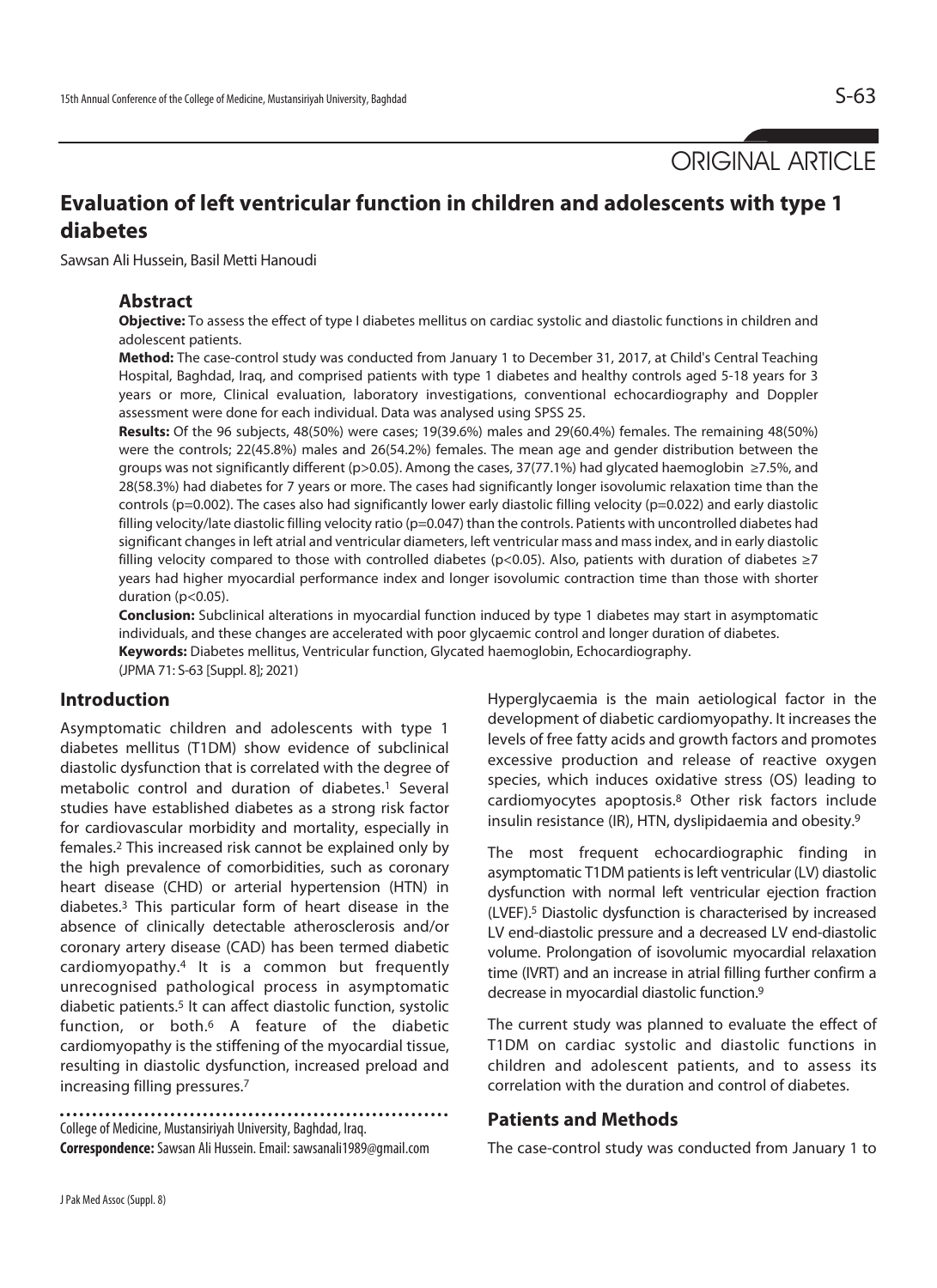December 31, 2017, at Child's Central Teaching Hospital, Baghdad, Iraq, which is one of the referral centres for childhood endocrinopathies in the capital city. The patients were randomly selected from among those attending the paediatric diabetes outpatient clinic. Agematched controls comprised healthy individuals with no evidence of cardiovascular disease by history, physical examination, electrocardiogram (ECG) and echocardiography. The study protocol was approved by the hospital scientific- ethical committee.

Those included were aged 5-18 years with duration of T1DM  $\geq$ 3 years who were asymptomatic with no clinical evidence of heart failure, and having regular cardiac rhythm and normal blood pressure (BP). Also, the patients had no evidence of congenital heart diseases or HTN, or other endocrine and systemic diseases except T1DM, and having no diabetes-related complications, like nephropathy, retinopathy or neuropathy.

Those excluded were patient with a history of smoking, cases with abnormal BP readings, abnormal renal function, irregular rhythm on ECG, and cases with valvular or congenital heart diseases discovered incidentally by echocardiography. Also excluded were those with LVEF  $\leq$  55%, or any regional wall motion abnormality, and individuals who were lost to follow-up.

After taking informed verbal consent from each individual and/or parents, the participants were subjected to detailed history and clinical examination, which included complete cardiovascular examination and measurements of weight, height, body surface area (BSA) and body mass index (BMI), ECG, laboratory investigations, including glycated haemoglobin (HbA1c) and renal function test, and echocardiography. Cases with diabetes were then divided into HbA1c <7.5%  $\geq$ 7.5% subgroups, and T1DM duration  $\langle 7 \rangle$  years and  $\geq 7$  years subgroups. Informed verbal consents were obtained from each individual in the study population and/or their parents.

Echocardiographic studies were done by a paediatric cardiologist at the Paediatric Cardiology Department of Ibn Al-Nafees Cardiac Centre, using GE Vivid E9 machine with 3-5 MHz phased array imaging transducer with pulsed and continuous wave Doppler and colour flow imaging capabilities. All cases were examined in supine and left lateral recumbent position.

Data was analysed using SPSS 25. Data was expressed as mean, standard deviation, range, frequencies and percentages, as appropriate. Two-tailed independent ttest was used to compare the continuous variables between the groups. P<0.05 was considered significant.

### **Results**

Of the 96 subjects, 48(50%) were cases; 19(39.6%) males and 29(60.4%) females. The remaining 48(50%) were the controls; 22(45.8%) males and 26(54.2%) females. The mean age and gender distribution between the groups was not significantly different (p>0.05). Among the cases, 37(77.1%) had HbA1c  $\geq$ 7.5%, and 28(58.3%) had diabetes for 7 years or more. The cases had significantly longer isovolumic relaxation time than the controls (p=0.002). The cases also had significantly lower early diastolic filling velocity (p=0.022) and early diastolic filling velocity/late diastolic filling velocity (E/A) ratio (p=0.047) than the controls. Patients with uncontrolled diabetes had significant changes in left atrial and ventricular diameters, left ventricular mass and mass index, and early diastolic filling velocity compared to those with controlled diabetes (p<0.05) (Table-1). Also, patients with duration of diabetes  $\geq$ 7 years had higher myocardial performance index and longer isovolumic contraction time (IVCT) than those with shorter T1DM duration (p<0.05) (Table-2).

**Table-1:** Echocardiographic parameters according to glycaed haemoglobin (HbA1c) levels.

| <b>Echocardiographic</b>                     | <b>HbA1c Level</b> |                   | P-value |
|----------------------------------------------|--------------------|-------------------|---------|
| parameters                                   | < 7.5              | > 7.5             |         |
|                                              | Mean $\pm$ SD      | Mean $\pm$ SD     |         |
|                                              | $N = 11$           | $N = 37$          |         |
| LVEDD (cm)                                   | $3.03 \pm 0.32$    | $3.48 \pm 0.6$    | 0.025   |
| LVESD (cm)                                   | $2.05 \pm 0.46$    | $2.14 \pm 0.5$    | 0.604   |
| LVPWD (cm)                                   | $0.47 \pm 0.09$    | $0.65 \pm 0.14$   | 0.001   |
| VTI (cm)                                     | $20.45 \pm 4.66$   | $19.43 \pm 3.66$  | 0.451   |
| $LVOT$ (cm)                                  | $1.41 \pm 0.47$    | $1.47 \pm 0.25$   | 0.634   |
| SV (ml)                                      | $40.2 \pm 35.93$   | $34.97 \pm 15.01$ | 0.480   |
| CO(L)                                        | $3.81 \pm 3.09$    | $3.12 \pm 1.22$   | 0.268   |
| EF%                                          | $67.63 \pm 5.53$   | $68.32 \pm 4.91$  | 0.694   |
| FS%                                          | $37.09 \pm 5.46$   | $37.78 \pm 4.14$  | 0.654   |
| LV Mass (gm)                                 | $35.62 \pm 10.59$  | $63.98 \pm 29.1$  | 0.003   |
| LV Mass Index $\frac{\text{qm}}{\text{m}^2}$ | $41.77 \pm 6.23$   | $56.19 \pm 15.51$ | 0.004   |
| TEI index                                    | $0.75 \pm 0.51$    | $0.64 \pm 0.24$   | 0.341   |
| IVCT (msec)                                  | $99.27 \pm 79.24$  | $85.4 \pm 39.89$  | 0.433   |
| IVRT (msec)                                  | $55.63 \pm 15.16$  | $59.94 \pm 18.45$ | 0.484   |
| LVET (msec)                                  | $220.45 \pm 27.66$ | $228.97 + 38.98$  | 0.504   |
| $E$ (cm/sec)                                 | $111.18 \pm 11.01$ | $99.45 \pm 11.01$ | 0.027   |
| A (cm/sec)                                   | $74.09 \pm 18.27$  | $73.56 \pm 19.67$ | 0.938   |
| E/A                                          | $1.54 \pm 0.24$    | $1.39 \pm 0.25$   | 0.102   |

LVEDD: Left ventricular end diastolic diameter, LVESD: Left ventricular end systolic diameter, LVPWD: Left ventricular posterior wall diameter, VTI: Velocity time integral, LVOT: Left ventricular outflow tract diameter, SV: stroke volume, CO: Cardiac output, EF: Ejection fraction, FS: Fractional shortening, LV: Left ventricular, TEI: Total ejection isovolumic index, IVCT: Isovolumic contraction time, IVRT: Isovolumic relaxation time, LVET: Left ventricular ejection time, E: Peak flow velocity of the left ventricle in early diastole, A: Peak flow velocity of the left ventricle in late diastole with atrial contraction.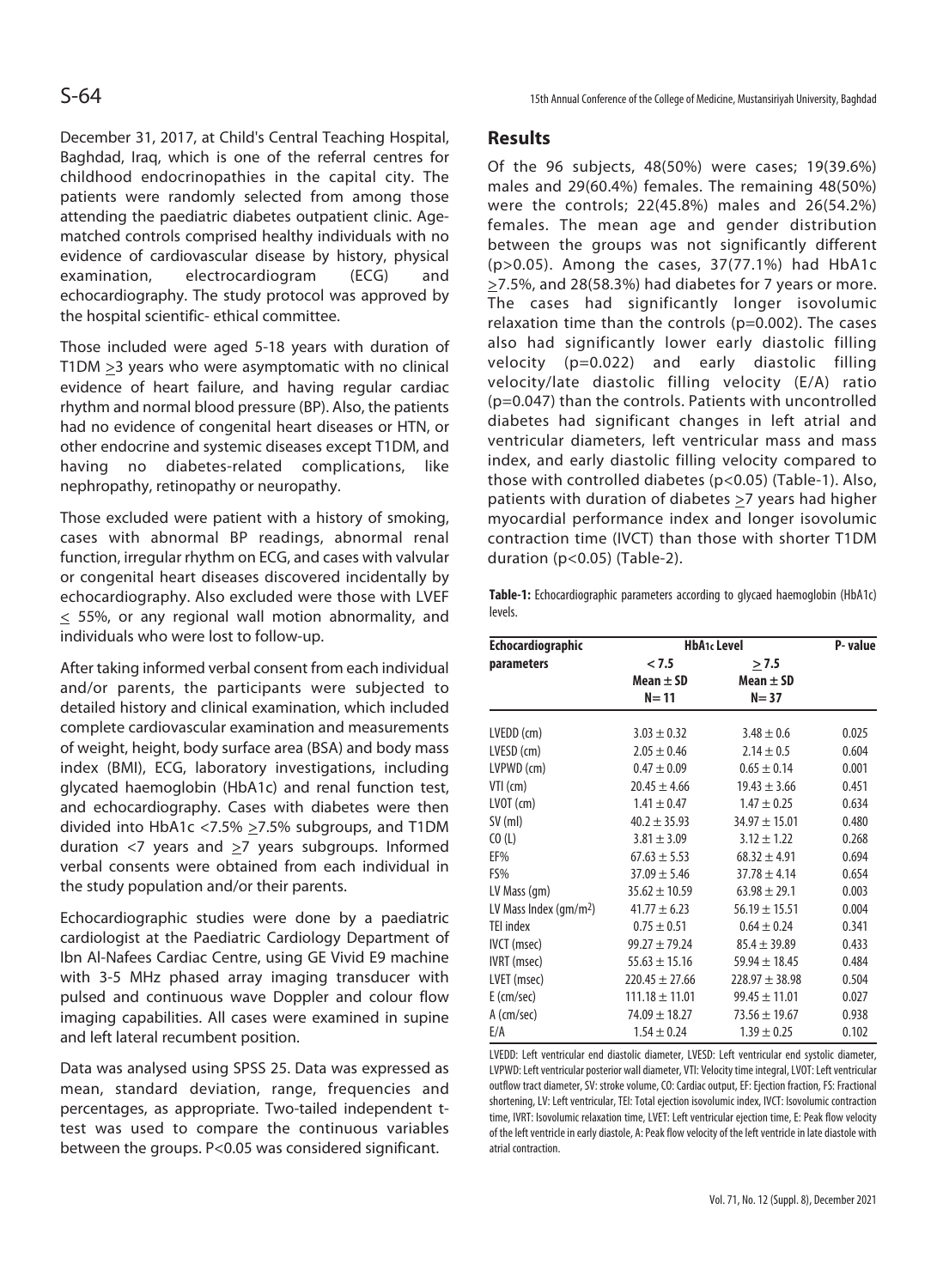15th Annual Conference of the College of Medicine, Mustansiriyah University, Baghdad  $\mathsf{S}\text{-}\mathsf{6}\text{-}$ 

**Table-2:** Echocardiographic parameters among diabetic patients according to the duration of type 1 diabetes mellitus (DM).

| <b>Echocardiographic</b>                     | <b>Duration of DM (Years)</b> |                    | P-value |
|----------------------------------------------|-------------------------------|--------------------|---------|
| parameters                                   | $\leq 7$                      | >7                 |         |
|                                              | Mean $\pm$ SD                 | Mean $\pm$ SD      |         |
|                                              | $N=20$                        | $N=28$             |         |
| LVEDD (cm)                                   | $3.31 \pm 0.5$                | $3.42 \pm 0.63$    | 0.493   |
| LVESD (cm)                                   | $2.1 \pm 0.46$                | $2.13 \pm 0.51$    | 0.788   |
| LVPWD (cm)                                   | $0.59 \pm 0.17$               | $0.63 \pm 0.14$    | 0.414   |
| $VII$ (cm)                                   | $19.24 \pm 3.81$              | $19.97 \pm 3.98$   | 0.529   |
| $LVOT$ (cm)                                  | $1.39 \pm 0.31$               | $1.5 \pm 0.3$      | 0.241   |
| $SV$ (ml)                                    | $32.54 \pm 20.7$              | $38.76 \pm 21.66$  | 0.323   |
| CO(L)                                        | $3.08 \pm 1.77$               | $3.42 \pm 1.84$    | 0.521   |
| EF%                                          | $67.75 \pm 5.1$               | $68.46 \pm 5.01$   | 0.632   |
| FS%                                          | $36.95 \pm 4.6$               | $38.1 \pm 4.31$    | 0.378   |
| LV Mass (gm)                                 | $53.07 \pm 26.77$             | $60.63 \pm 29.91$  | 0.372   |
| LV Mass Index $\frac{\text{qm}}{\text{m}^2}$ | $54.43 \pm 14.84$             | $51.78 \pm 15.57$  | 0.556   |
| <b>TEI</b> index                             | $0.55 \pm 0.2$                | $0.74 \pm 0.37$    | 0.044   |
| IVCT (msec)                                  | $70.95 \pm 33.55$             | $101.17 \pm 57.63$ | 0.027   |
| IVRT (msec)                                  | $54.70 \pm 18.36$             | $62.0 \pm 16.87$   | 0.168   |
| LVET (msec)                                  | $228.0 \pm 36.83$             | $226.32 \pm 37.1$  | 0.878   |
| $E$ (cm/sec)                                 | $102.3 \pm 14.34$             | $102.03 \pm 16.74$ | 0.955   |
| A (cm/sec)                                   | $73.4 \pm 18.51$              | $73.89 \pm 19.96$  | 0.931   |
| E/A                                          | $1.39 \pm 0.38$               | $1.38 \pm 0.52$    | 0.94    |

LVEDD: Left ventricular end diastolic diameter, LVESD: Left ventricular end systolic diameter, LVPWD: Left ventricular posterior wall diameter, VTI: Velocity time integral, LVOT: Left ventricular outflow tract diameter, SV: Stroke volume, CO: Cardiac output, EF: Ejection fraction, FS: Fractional shortening, LV: Left ventricular, TEI: Total ejection isovolumic index, IVCT: Isovolumic contraction time, IVRT: Isovolumic relaxation time, LVET: Left ventricular ejection time, E: Peak flow velocity of the left ventricle in early diastole, A: Peak flow velocity of the left ventricle in late diastole with atrial contraction.

# **Discussion**

The current isovolumic relaxation time (IVRT) was significantly higher in the cases than the controls, indicating early changes of LV diastolic dysfunction in diabetic patients. This is in line with Fattouh et al.,10 in contrast with Abd-El Aziz et al.11 The current study also showed that the mean E wave was significantly lower in the cases than the controls, and the finding is similar to literature.<sup>11,12</sup>

The E/A ratio was significantly lower in the cases than the controls, which indicate that there is a diastolic dysfunction in diabetic patients. The finding is in accordance with some studies,<sup>3</sup> while others<sup>13</sup> found no significant differences probably because of the longer duration of T1DM in the current study. There were nonsignificant differences between the cases and the controls regarding LV diameters, stroke volume (SV), cardiac output (CO), total ejection isovolumic index (TEI), ejection fraction percentage (EF%) and fractional shortening (FS), which are similar to earlier results.<sup>11,13-15</sup> These results indicate that there is no overt clinical heart failure in diabetic patients.

Concerning LV mass and LV mass index, there was nonsignificant differences between the cases and the controls, which is similar to the results of Salem et al.14 and Labombarda et al.,<sup>16</sup> but different from the results obtained by Hodzic et al.15 This could be attributed to the significantly higher weight and BMI in diabetic patients taken by Hodzic et al,<sup>15</sup> while in the current study there was no significant differences in these parameters between the groups.

Regarding echocardiographic findings, the current study showed significant effect of poor glycaemic control on LV and E wave. Abd-El Aziz et al.<sup>11</sup> and Hodzic et al.<sup>15</sup> found no significant association between glycaemic control and echocardiographic parameters, while Salem et al.14 found that HbA1c correlated positively with peak flow velocity of LV in late diastole with atrial contraction (A wave) and negatively with E/A ratio. These differences could be attributed to variation in sample sizes, general characteristics, and that single HbA1c reading may not be sufficient to reflect the overall glycaemic control.

TEI and IVCT were significantly higher in patients with duration of T1DM  $\geq$ 7 years. There was no comparable study found regarding these parameters. Besides, all other echocardiographic parameters had no significant association with T1DM duration, which is closer to earlier findings.6,10,13,15

The limitation of the current study is that the sample size was not scientifically calculated, and that can cause a decrease in the power of the study.

# **Conclusion**

Subclinical alterations in myocardial function induced by T1DM may start in asymptomatic individuals, and these changes are accelerated with poor glycaemic control and longer duration of T1DM.

**Acknowledgment:** We thank Dr. Firas S. Abdul-Kareem for his support, and all the children and their parents who participated in the study.

**Disclaimer:** None.

**Conflict of Interest:** None.

**Source of Funding:** None.

### **References**

- 1. Wojcik M, Rudzinski A, Starzyk J. Left ventricular diastolic dysfunction in adolescents with type 1 diabetes reflects the longbut not short-term metabolic control. J Pediatr Endocrinol Metab 2010;23:1055-64. doi: 10.1515/jpem.2010.167.
- 2. Devereux RB, Roman MJ, Paranicas M, O'Grady MJ, Lee ET, Welty TK, et al. Impact of diabetes on cardiac structure and function: the